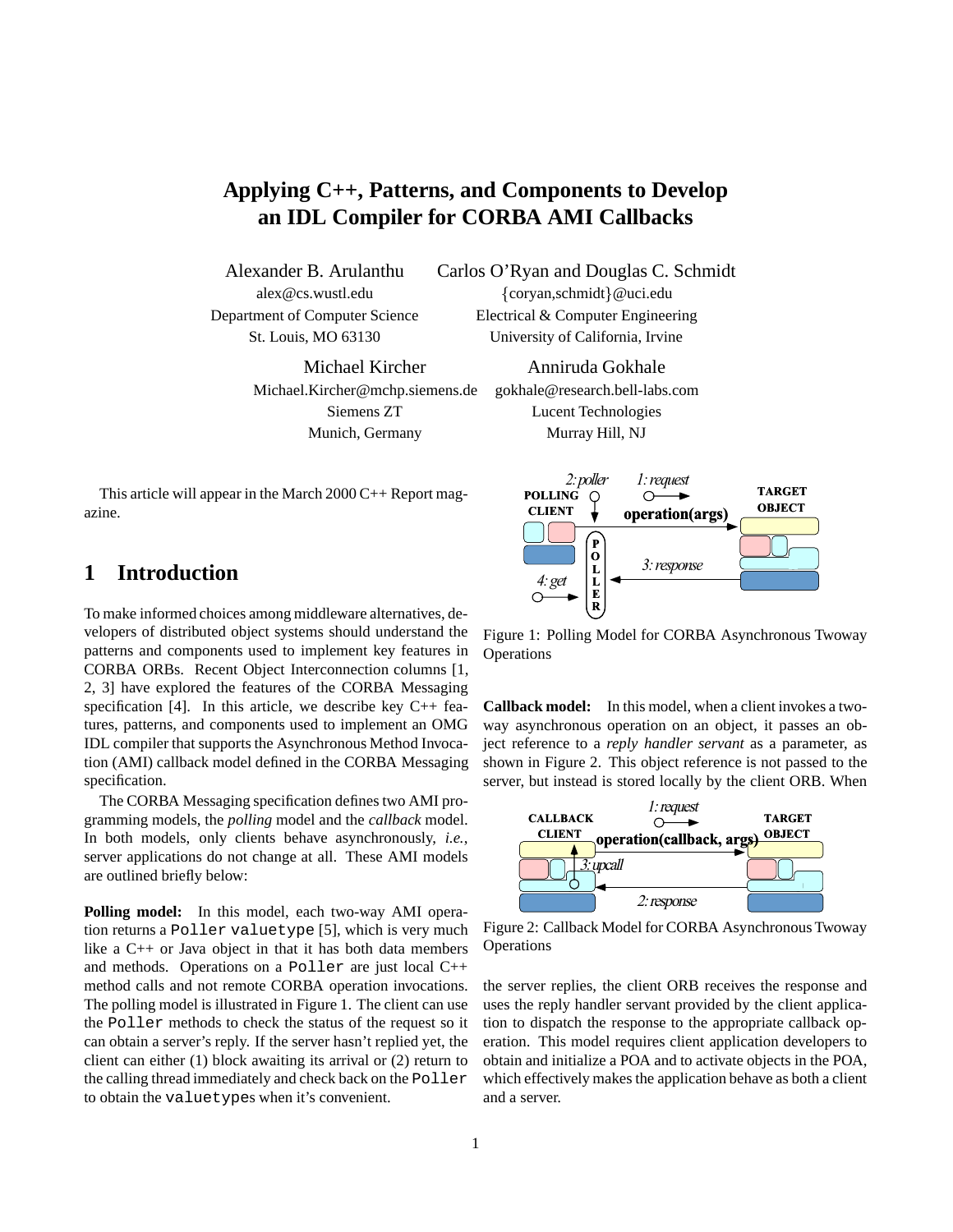Reply handler servants are accessed via normal object references. Therefore, servants can be implemented in processes other than the client or the server involved in the original invocation. For instance, it's possible for a reply handler servant to process "third-party" replies. The most common use-case, however, is for the original client to process the response.

In general, the callback model is more efficient than the polling model because the client need not invoke method calls on a valuetype repeatedly to poll for results. Moreover, the AMI callback model provides the following benefits compared to alternative CORBA invocation models:

**Simplified asynchronous programming model:** AMI allows operations to be invoked asynchronously using the *static invocation interface* (SII). Using SII for AMI eliminates much of the tedium and complexity inherent in the *dynamic invocation interface* (DII)'s deferred synchronous model. In particular, DII requires programmers to insert parameters explicitly into Request objects, whereas the SII-generated stubs automate and optimize [6] parameter.

**Improved quality of service:** When implemented properly, AMI can improve the scalability of CORBA applications. For instance, it minimizes the number of client threads that would otherwise required to perform two-way synchronous method invocations (SMI). In addition, AMI is important for real-time CORBA applications [7] because it helps to bound the amount of time spent in ORB operations, *i.e.*, only the client processing time has to be considered when sending a request. This decoupling of client processing time from server operation execution time helps to simplify real-time scheduling analysis [8].

The remainder of this article is organized as follows: Section 2 presents an example that illustrates the CORBA AMI callback programming model in more detail; Section 3 describes the C++ features, patterns, tools, and components used in TAO's IDL compiler to implement the CORBA AMI callback model; and Section 4 presents concluding remarks.

# **2 Programming the CORBA AMI Callback Model**

In this section, we review how the AMI callback model works from the perspective of a CORBA/C++ application developer. The steps required to program CORBA AMI callbacks are similar to the development of any CORBA application, *i.e.*, OMG IDL interface(s) must be defined and client code must be written to use the generated stubs. Servers require no changes to work with AMI, however, because they are unaware of whether a client invokes operations synchronously or asynchronously [1]. Thus, the changes required to support AMI applications affect only how clients are written, as described step-by-step below.

**Step 1: Define the IDL interface and generate the stubs:** Throughout this article, we'll use the following Quoter IDL interface to illustrate how to use and implement the AMI Callback model:

```
module Stock
{
  interface Quoter {
    // Two-way operation to retrieve current
    // stock value.
    long get_quote (in string stock_name);
  };
  // ...
};
```
After IDL interfaces are defined, they must be passed through an OMG IDL compiler, which generates a standard set of C++ stubs and skeletons. For each two-way operation in the IDL interface, an IDL compiler can generate the SMI and AMI stubs that applications use to invoke operations. As discussed in [9], servers remain unchanged. Thus, the skeletons generated by the IDL compiler are no different for AMI than for SMI, so we won't describe them in this article. The stubs for asynchronous operations are different, however. In particular, they are given the name of the corresponding synchronous operation, but with a sendc\_prefix prepended.

For example, an IDL compiler that supports AMI would generate the following pair of stubs for our Quoter interface:

```
// Usual SMI stub.
CORBA::Long Stock::Quoter::get_quote
  (const char *stock_name)
\{ /* IDL compiler-generated SMI stub code... */ \}// New AMI stub (described below).
void Stock::Quoter::sendc_get_quote
  // ReplyHandler object reference
  (Stock::AMI_QuoterHandler_ptr,
   const char *stock_name)
{ /* IDL compiler-generated AMI stub code... */ }
```
In addition to having a slightly different name, the asynchronous sendc get quote operation has a different signature than the synchronous get quote operation. In particular, sendc get quote has no return value and is passed an object reference to an application-defined subclass of the following AMI QuoterHandler:

```
class AMI_QuoterHandler :
public Messaging::ReplyHandler
{
  // Callback stub invoked by the client ORB
  // to dispatch the reply.
  virtual void get_quote (CORBA::Long ami_return_val)
  { /* IDL compiler-generated stub code... */ }
};
```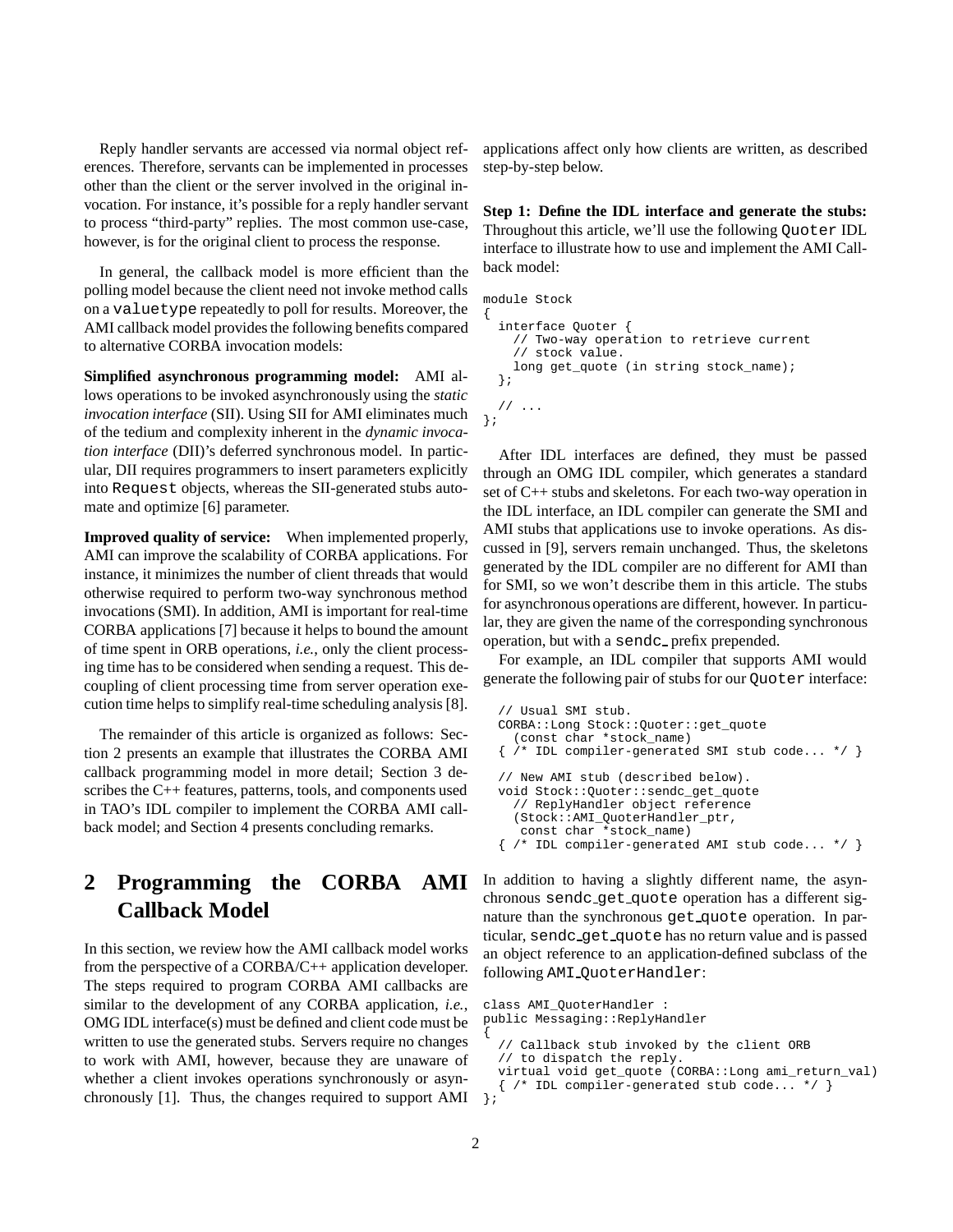The AMI QuoterHandler is generated automatically by an AMI-enabled IDL compiler; it determines where the reply from the server will be dispatched. Note that the send get quote method doesn't need a return value because the value of the stock will be passed back to the get quote callback operation defined by the AMI QuoterHandler shown above. For more information on the AMI callback mapping rules for OMG IDL to C++, please see [2].

**2. Implement the reply handler servant:** Next, a client programmer must implement the reply handler servant by subclassing from AMI QuoterHandler, as shown below:

```
class My_Async_Stock_Handler
  : public POA_Stock::AMI_QuoterHandler
{
public:
  // Callback method prints stock value.
  virtual void get_quote
    (CORBA::Long ami_return_val) {
    cout << ami_return_val << endl;
  }
};
```
Although this implementation is "correct" it isn't very useful since there is no way to distinguish callbacks resulting from AMI calls to different stocks! The following are common strategies for addressing this problem:

 **Servant-per-AMI-call strategy:** Here's a reply handler servant implementation that keeps track of which stock name it's associated with and prints out this stock name and stock value returned the server in the get\_quote callback:

```
class My_Async_Stock_Handler
  : public POA_Stock::AMI_QuoterHandler
{
public:
 My_Async_Stock_Handler (const char *stockname)
    : stockname_ (CORBA::string_dup (stockname))
  {}
  // Callback servant method.
 virtual void get_quote
    (CORBA::Long ami_return_val) {
      cout << stockname_ << " = "
           << ami_return_val << endl;
  }
private:
 CORBA::String_var stockname_;
};
```
Since the My Async Stock Handler servant stores the stockname\_that it's requesting it can easily distinguish callbacks resulting from multiple AMI calls by simply instantiating a different servant for each AMI call. The drawback, of course, is if there are many simultaneous asynchronous calls the memory footprint of the client will increase.

 **Activation-per-AMI-call strategy:** One way to distinguish separate AMI calls without requiring a separate object per-invocation is to explicitly activate the same servant multiple times in the client's POA. As described in [10], each activation can be given a designated object id. The get quote callback method can then examine this object id to determine to which invocation the reply belongs to, as follows:

```
using namespace PortableServer;
```

```
class My_Async_Stock_Handler
 : public POA_Stock::AMI_QuoterHandler
{
public:
  // Save the Current pointer
 My_Async_Stock_Handler (Current_ptr current)
    : current_ (Current::_duplicate (current))
  {}
  // Callback servant method.
 virtual void get_quote
    (CORBA::Long ami_return_val) {
    // Get the object id used for current upcall.
   ObjectId_var oid =
     current_->get_object_id ();
    // Convert the ObjectId to a string.
    CORBA::String_var stock_name =
     ObjectId_to_string (oid.in ());
    cout << stock_name.in () << " = "
         << ami_return_val << endl;
  }
private:
  // Store the POA Current to get fast access
  // to the ObjectId. Note that the Current
  // can be assigned in one thread and
  // used by another thread.
 PortableServer::Current_var current_;
};
```
Before making AMI calls, we createa a POA who policies allow the client to explicitly activate the same servant multiple times. Then, for each AMI call we create a special object id that stores the stock name, as follows:

```
// A POA with the USER_ID and MULTIPLE_ID
// policies:
POA_var poa = ....;
// Obtain the POA Current object
CORBA::Object_var tmp =
  this->resolve_initial_references ("POACurrent");
PortableServer::Current_var current =
  PortableServer::Current::_duplicate (tmp.in ());
// Initialize the servant
My_Async_Stock_Handler servant (current.in ());
// Make asynchronous two-way calls using
// the AMI callback model.
for (int i = 0; i < MAX_STOCKS; i++) {
  // Convert the stock name into an ObjectId.
  ObjectId_var oid =
    string_to_ObjectId (stocks[i]);
  // Activate the Object with that ObjetId
  poa->activate_object_with_id (oid.in (),
                                &servant);
  // Get the object reference
```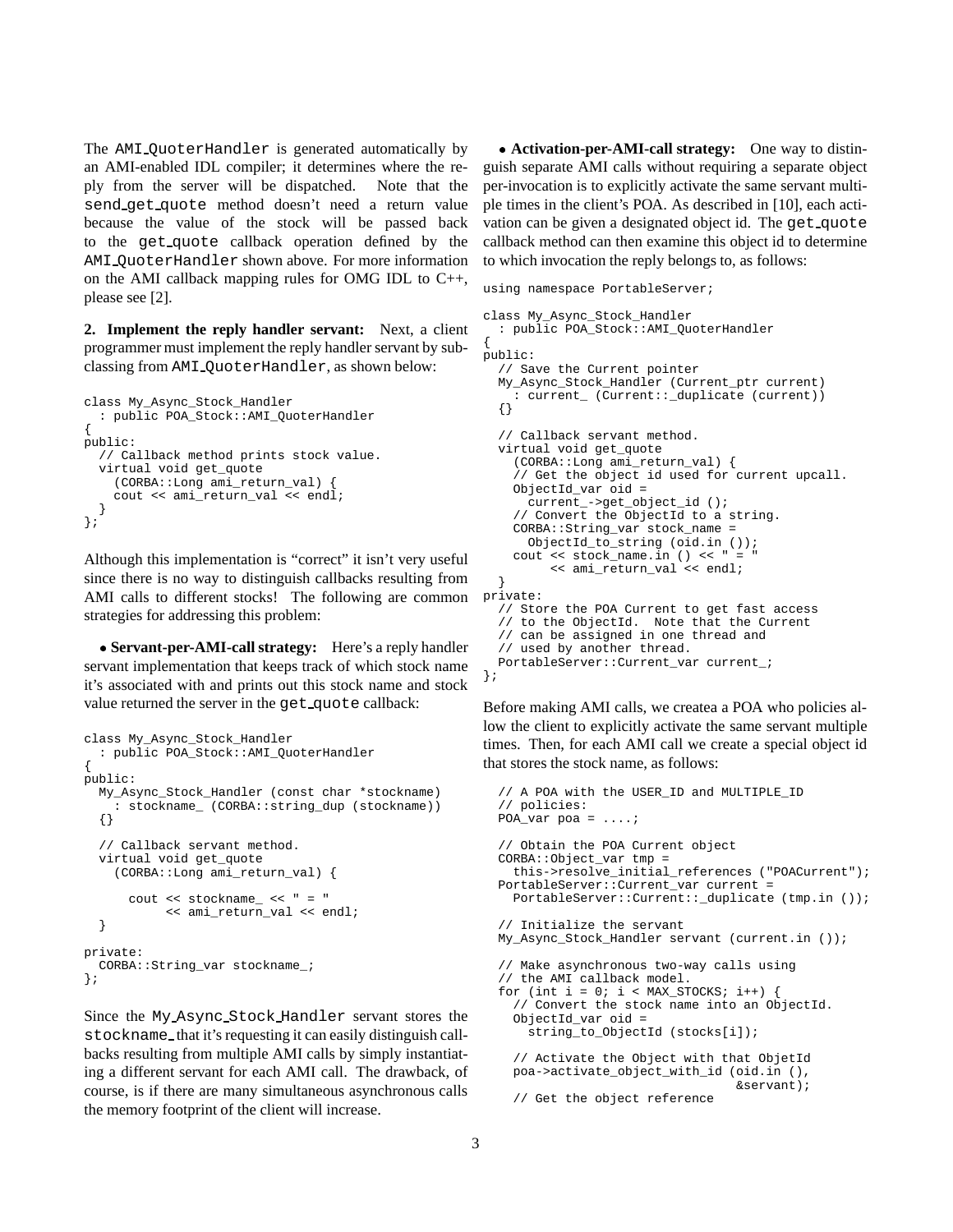```
CORBA::Object_var tmp =
   poa->id_to_reference (oid.in ());
  Stock::AMI_QuoterHandler_var handler =
    Stock::AMI_QuoterHandler::_narrow (tmp.in ());
  // Send the request.
  quoter_ref->sendc_get_quote (handler.in (),
                               stocks[i]);
}
```
Although this approach is more complex to program, it is more scalable than the servant-per-AMI-call strategy because it uses a single servant for all asynchronous calls. However, both strategies require an entry-per-AMI-call in the client POA's active object map. One way to reduce this overhead, therefore, is to use Servant Locators [11] that activate the client's reply handler *on-demand*, thereby minimizing memory utilization.

 **Server-differentiated-reply strategy:** An alternative strategy for differentiating multiple AMI calls requires a minor modification to the Quoter IDL interface. For instance, an out parameter can be added to the get quote operation, as follows:

```
interface Quoter {
  // Two-way operation to retrieve current
  // stock value.
  long get_quote (in string stock_name,
                  out string stock_name);
};
```
In this strategy, the server will return the stock name as a parameter to the get\_quote callback, as follows:

```
void
My_Async_Stock_Handler::get_quote
    (CORBA::Long ami_return_val,
     const char *stock_name) {
 cout << stock_name << " = "
       << ami_return_val << endl;
}
```
Thus, just one servant need be used to distinguish all the AMI callbacks and it only needs to be activated once in the client's POA.

In general, however, the use of an out parameter is obtrusive and incurs more network overhead in order to pass the stock name back to the client, compared with allocating a different servant for each AMI call. One way to reduce this overhead is to use the Asynchronous Completion Token (ACT) [12] pattern by adding small, fixed-size inout parameter to the get\_quote operation, as follows:

```
interface Quoter {
 typedef short ACT;
  // Two-way operation to retrieve current
  // stock value.
  long get_quote (in string stock_name,
                  inout ACT act);
};
```
The ACT would be initialized by the client to indicate a particular AMI call and then passed to the server. The server would subsequently return the ACT unchanged as a parameter to the reply handler servant. This handler could then map the ACT to the associated actions and state necessary to complete the reply processing. If the size of the ACT was smaller than the size of the stock name this strategy can reduce network bandwidth a bit.

**Step 3: Programming the client application:** After the IDL compiler generates the synchronous and asynchronous stubs, programmers can develop a client that works much the same as any other CORBA application. For example, the client must obtain an object reference to a target object on a server and invoke an operation. Unlike a conventional two-way SMI call, however, when a client invokes a two-way AMI operation, it passes an object reference to a reply handler servant as a parameter. This object reference is not sent to the server, however. Instead, the client ORB stores it locally and uses it to dispatch the appropriate callback operation after the server replies to the client.

The following code, excerpted from [2], illustrates how a C++ programmer would program the AMI callback model using the servant-per-AMI call strategy described earlier. First, we define a get stock quote function that makes AMI calls:

```
// Issue asynchronous requests.
void get_stock_quote (void)
{
  // Set the max number of ORB stocks.
  static const int MAX_STOCKS = 3;
  // NASDAQ abbreviations for ORB vendors.
  static const char *stocks[MAX_STOCKS] =
  {
    "IONAY" // IONA Orbix<br>"INPR" // Inprise Vis
             // Inprise VisiBroker
    "IBM" // IBM Component Broker
    "BEASYS" // BEA Web Logic Enterprise
  };
  // Reply handler servants.
  My_Async_Stock_Handler *handlers[MAX_STOCKS];
  // Reply handler object references.
  Stock::AMI_QuoterHandler_var
  handler_refs[MAX_STOCKS];
  for (int i = 0; i < MAX\_STOCKS; i++) {
    // Initialize the servants.
    handlers[i] =
     new My_Asynch_Stock_Handler (stocks[i]);
  // Initialize object references (note that
  // _this() interacts with the client-side POA).
  handler_refs[i] = handlers[i]->_this ();
}
  // Make asynchronous two-way calls using
  // the AMI callback model.
  for (int i = 0; i < MAX\_STOCKS; i++)quoter_ref->sendc_get_quote (handler_refs[i],
```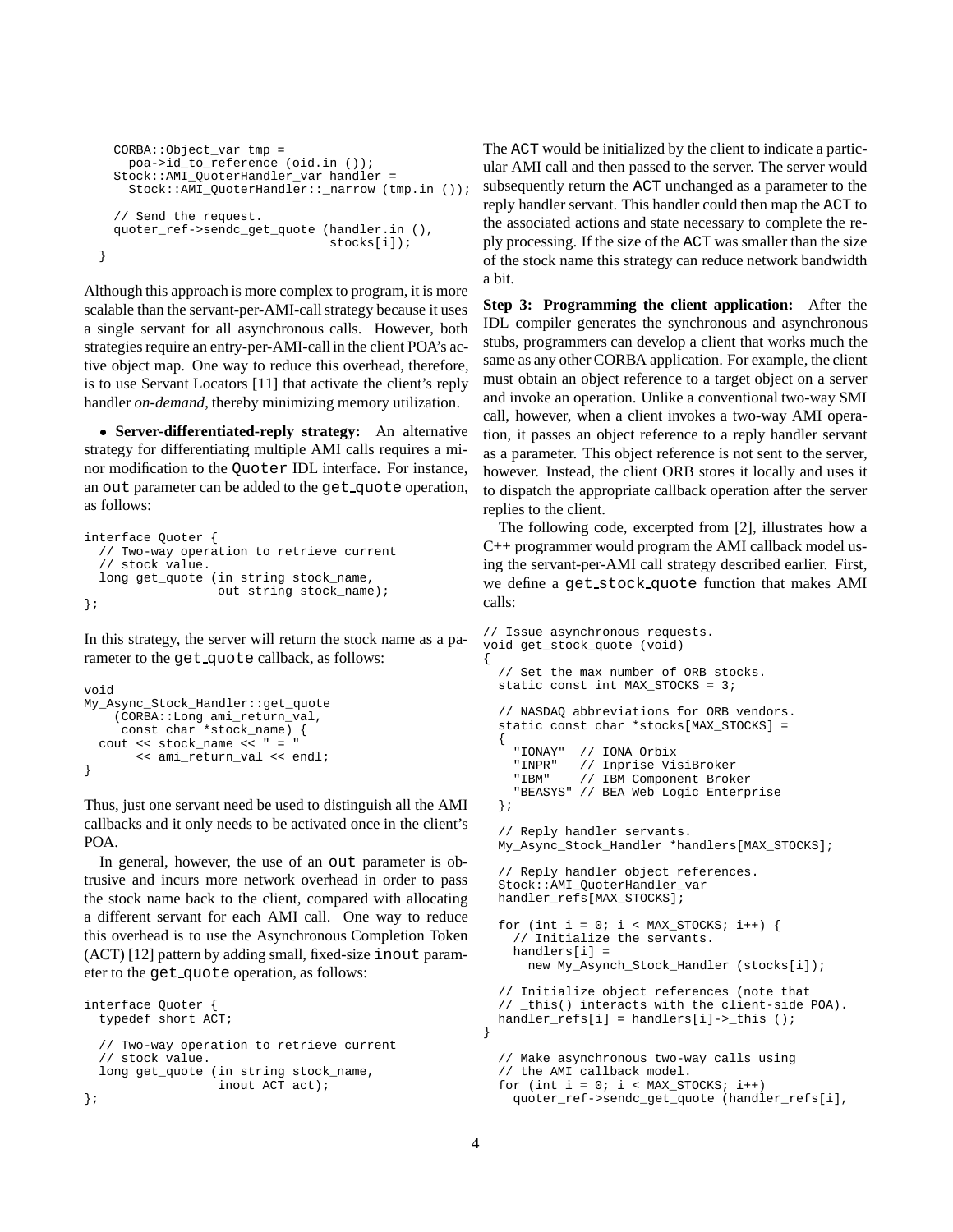stocks[i]);

```
// ...
  // Clean up dynamically allocated resources.
}
```
After making asynchronous invocations, a client typically performs other tasks, such as checking for GUI events or invoking additional asynchronous operations. When the client is ready to receive replies from server(s), it enters the ORB's event  $loop<sup>1</sup>$  using the standard work pending and perform work methods defined in the CORBA ORB interface, as follows:

```
// Event loop to receive all replies as callbacks.
while (\frac{*}{*} \dots *')if (orb->work_pending ())
    orb->perform_work ();
  else
       /* ... potentially do something else ... */
```
When a server responds, the client ORB receives the response and then dispatches it to the appropriate method on the reply handler servant so the client can handle the reply. In other words, the ORB turns the response into a request on the corresponding reply handler object reference passed to the ORB during the client's original invocation. Figure 3 illustrates how our client application uses the AMI Callback model.



Figure 3: AMI Callback Quoter Use-case

In the example above, the client implements the reply handler servant locally. Thus, after a reply arrives from the server, the client ORB invokes the get\_quote stub on the AMI QuoterHandler callback object. This stub marshals the arguments and invokes the virtual get quote method on the My Async Stock Handler reply handler servant.

Note that a reply handler also can be identified by an object reference to a remote object. In this case, its servant will receive "third-party" replies resulting from requests invoked by other clients.

# **3 IDL Compiler Support for CORBA AMI Callbacks**

Section 2 outlined how to program the AMI callback model from a CORBA application developer's perspective. This section explains the C++ features, patterns, and components used by TAO's IDL compiler to generate the stubs necessary to support the AMI callback model. TAO is an open-source<sup>2</sup> CORBA-compliant ORB designed to address the quality of service (QoS) requirements of high-performance and real-time applications [8]. Below, we present a general overview of TAO's IDL compiler and explain how it generates C++ code that implements AMI callbacks.

### **3.1 Overview of TAO's IDL Compiler**

An IDL compiler is a critical component of an ORB. It is responsible for mapping IDL input files into *stub* and *skeleton* classes, which serve as a "glue" between the client and servants, respectively, and the ORB. Stubs implement the *Proxy* pattern [13] and provide a strongly-typed, static invocation interface that marshals application parameters into a common data-level representation. Conversely, skeletons implement the *Adapter* pattern [13] and demarshal the data-level representation back into typed parameters that are meaningful to an application. In addition, generated skeletons are responsible for demultiplexing operation names carried in client requests to their associated methods on servants.

The process of translating OMG IDL into the standard C++ mapping is complex. Moreover, IDL compilers must be flexible, *e.g.*, in order to generate compiled and/or interpretive (de)marshaling code that meets the needs of various types of applications [6]. In addition, the ORB and the IDL compiler must collaborate to provide optimal performance for parameter marshaling and demarshaling. For example, optimizations in the ORB may trigger changes to its IDL compiler so that generated code exploits the new features.

TAO's IDL compiler parses IDL files containing CORBA interfaces and data types, and generates stubs and skeletons, which are then integrated with application code, as shown in Figure 4. Figure 5 illustrates the interaction between the internal components in TAO's IDL Compiler. The front-end of TAO's IDL compiler parses OMG IDL input files and generates an abstract syntax tree (AST). The back-end of the compiler "visits" the AST to generate CORBA-compliant [14] C++ source code. We describe the front-end and back-end of TAO's IDL compiler in more detail below.

<sup>&</sup>lt;sup>1</sup>In addition, if asynchronous replies arrive while a client is blocked waiting for a synchronous reply, the asynchronous reply can be dispatched in the context of the waiting client thread.

<sup>&</sup>lt;sup>2</sup>The source code and documentation for TAO can be downloaded from www.cs.wustl.edu/~schmidt/TAO.html.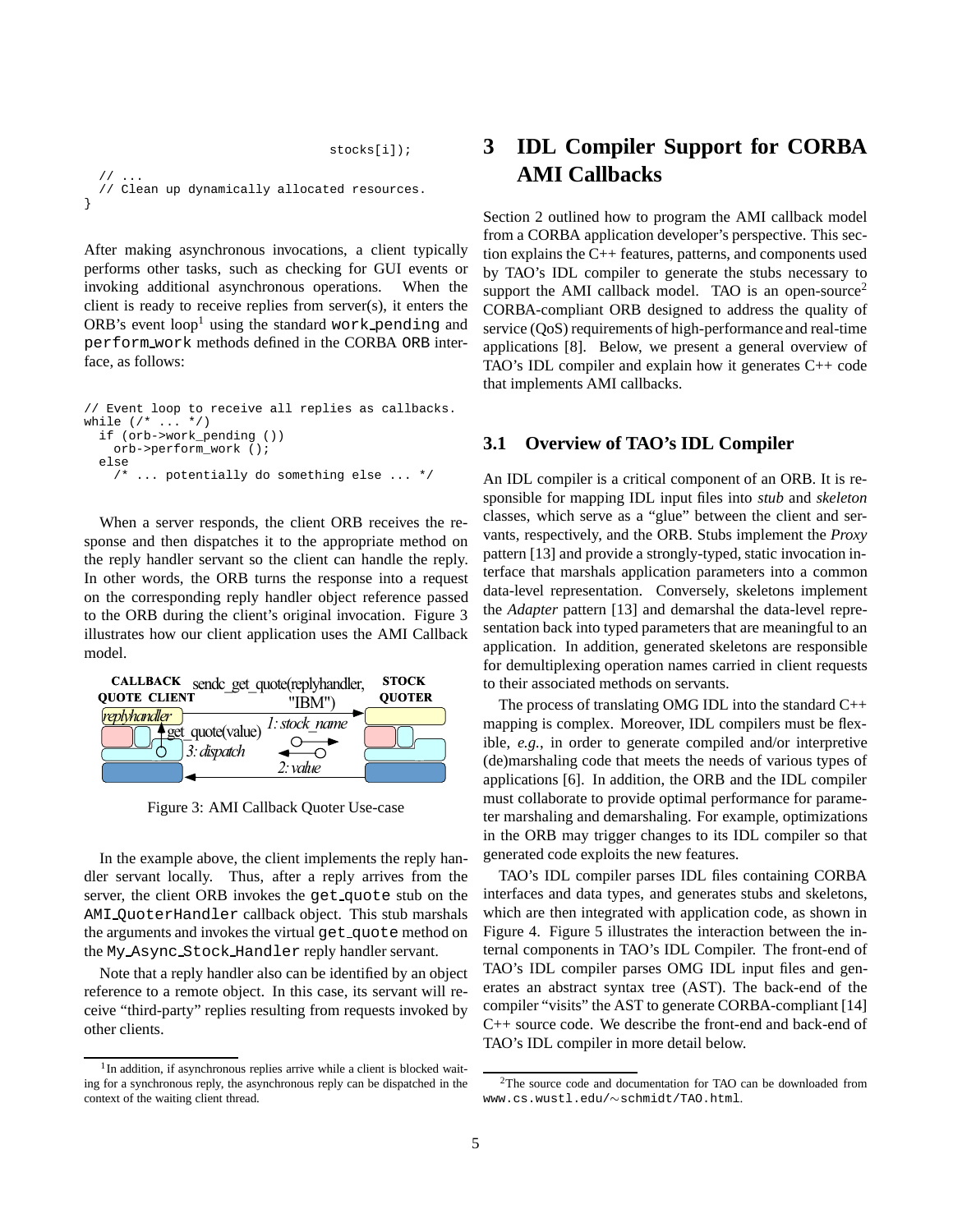

Figure 4: C++ Files Created by TAO's IDL Compiler



Figure 5: Interactions Between Internal Components in TAO's IDL Compiler

#### **3.1.1 TAO's IDL Compiler Front-end Design**

TAO's IDL compiler front-end is a heavily modified extension of the freely available SunSoft IDL compiler front-end, with many new CORBA features, portability enhancements, and bug fixes. The following components are contained in TAO's IDL compiler front-end:

**OMG IDL parser:** The parser is generated from a yacc [15] specification of the OMG IDL grammar. The action for each grammar rule invokes methods on AST node classes to build the AST. The AST is stored in main memory and shared between the front-end and the back-end.

**Abstract syntax tree generator:** Different nodes of the AST correspond to different OMG IDL features. The frontend defines a base class called AST Decl that maintains information common to all AST node types. Specialized AST node classes, such as AST Interface or AST Union, inherit from this base class, as shown in Figure 6. In ad-



Figure 6: TAO's IDL Compiler AST Class Hierarchy

dition, the front-end defines the UTL Scope class, which maintains scoping information, such as the nesting level and the list of components that form a fully scoped names, *e.g.*, Stock::Quoter. UTL Scope is a base class for all AST nodes representing OMG IDL features that can define scopes, such as structs and interfaces.

**Driver program:** The driver program invokes the helper programs and directs the parsing and AST generation process. First, it parses command-line arguments and invokes the C++ preprocessor to import #includes for each input file. Next, it invokes the IDL parser on the C++ preprocessor output to generate the AST in-memory. Finally, the driver passes the AST to the back-end code generator.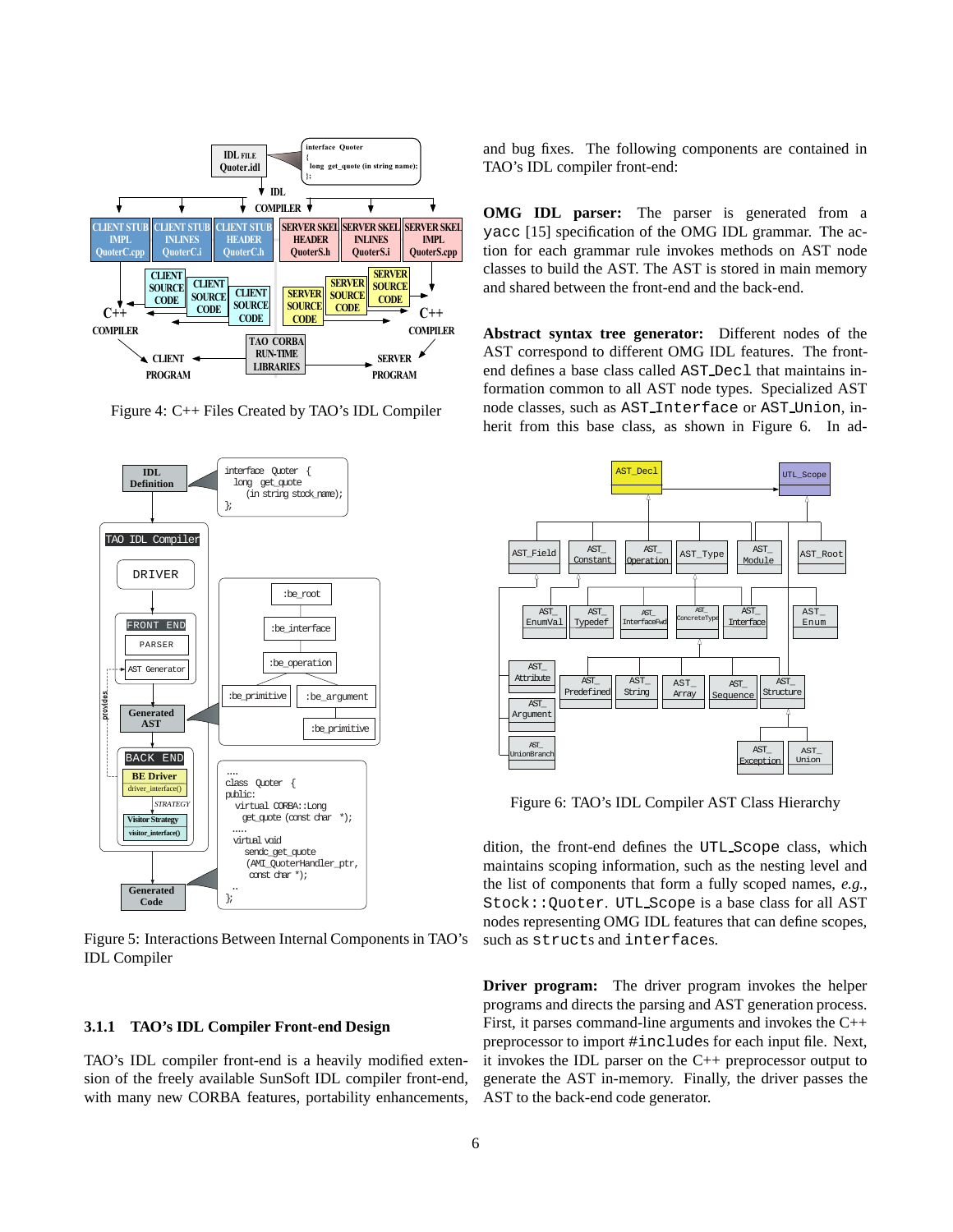#### **3.1.2 TAO's IDL Compiler Back-end Code Generator Design**

The original SunSoft IDL compiler front-end only parses OMG IDL files and generates the corresponding abstract syntax tree (AST). To create a complete OMG IDL compiler for TAO, we developed a back-end for the OMG IDL-to-C++ mapping. TAO's IDL compiler has been designed to be scalable and configurable to support various optimization techniques [6]. For example, TAO's IDL compiler back-end can selectively generate  $C++$  code that is optimized for  $(1)$  a GIOP protocol interpreter [16] or (2) compiled (de)marshaling in stubs and skeletons [6].

TAO's IDL compiler back-end employs design patterns, such as Abstract Factory, Strategy, and Visitor [13], that simplify its design and implementation and allow it to generate stubs/skeletons that use either compiled or interpretive (de)marshaling [6]. These patterns also make it easier to support new requirements, such as AMI stub generation as described in Section 3.2. In addition, TAO's IDL compiler backend employs the gperf perfect hash function generator [17], which creates optimal operation demultiplexers automatically.

Below, we describe how these patterns and tools were applied to resolve the key design challenges faced when developing TAO's IDL compiler back-end.

#### **Enhancing IDL compiler back-end maintainability**

 **Context:**An IDL compiler should be maintainable. For example, it should be possible to add new features without requiring extensive compiler modifications. Likewise, it should be easy to debug the compiler, *e.g.*, if its generated code deviates from the CORBA language mapping specifications.

 **Problem:** The SunSoft IDL compiler front-end that forms the basis of TAO's IDL compiler uses a yacc-generated parser to build an AST representation from IDL input files. Developers can add back-ends that generate code from the AST by using the Strategy and Abstract Factory patterns [13], as described below. Although these two patterns simplify the creation of multiple back-ends and allow back-end developers to control the AST representation, they do not, by themselves, solve the following key design challenges:

 *Need to know the exact type of a node* – As the backend traverses the AST to generate code, the exact type of the node being visited must be known. For example, the declaration of an input argument will change depending on the type of the argument. Basic IDL types, such as short and long are passed by value. Conversely, IDL structs are passed by reference. The original SunSoft IDL compiler used downcasts to determine the exact type of an AST node. This mechanism was tedious and errorprone, however, because it forced developers to (1) write if/else and switch statements to detect the type of node being processed and then  $(2)$  use a C++ downcast operator to obtain node-specific information needed for code generation.

- *Dependency of the mapping on the context* The same types of AST nodes can have different mappings depending on their *context*, *i.e.*, their location in the AST and what portion of the code is being generated. For example, the mapping of an object reference as the type of an structure field is  $T_{var}$ , whereas the mapping as an input argument is T ptr. Not all types follow the same rules. For example, both a field and an input argument of type short are mapped as CORBA:: Short. Moreover, the same input argument is used to generate the stub method declaration, the skeleton declaration, and multiple times to generate the definitions of the stub and the skeleton, in each case with slightly different variations used. In general, the type of the AST node and the context where the node is used affects the C++ code emitted by TAO's IDL compiler.
- *Poor scalability of virtual methods* A potential solution to the problem outlined in the previous paragraph would be to use virtual methods to represent each context. Each node type could then override the virtual methods to generate the appropriate code. Unfortunately, virtual methods do not scale effectively as the number of different contexts increases.

For instance, the SunSoft IDL compiler uses the same node to represent an operation argument multiple times, *e.g.*, in the stub declaration, in the stub definition, before marshaling the request, during the request marshaling, and while demarshaling the reply. Likewise, this same node is used multiple times for similar purposes in the skeleton. The mapping also depends on whether the argument node represents an in, inout, out, or return parameter.

Each time a different variation is required, the number of virtual methods can increase. Although clever tricks can be used to minimize the number of virtual methods, the result is still overly complex. Moreover, an IDL compiler can be a non-trivial software application, *e.g.*, TAO's IDL compiler contains over 120,000 lines of code. Thus, if the code generation logic for a particular context is spread across the compiler source it may be hard to maintain.

 **Solution:** The Visitor pattern [13] allows operations to be applied correctly to nodes in a heterogeneous object structure, such as an abstract syntax tree. This pattern is commonly used in languages that do not support "double dispatching," *i.e.*, the polymorphic operations cannot depend on message arguments, only on the object receiving the message. We used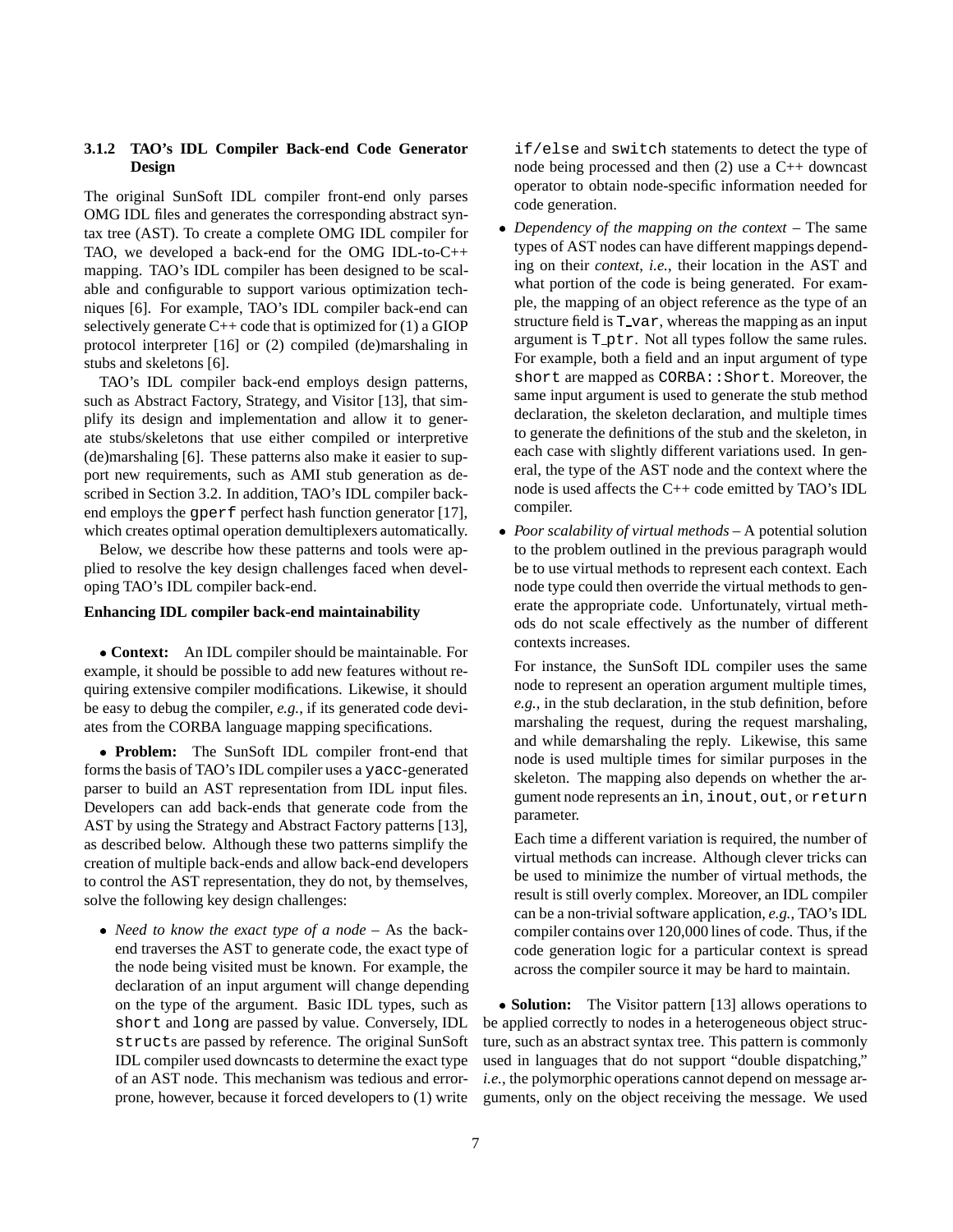the Visitor pattern in the TAO IDL compiler's back-end to resolve the following problems outlined above:

- The type of an AST node is determined easily because (1) the visitor has a different callback operation for each type and (2) it receives the most derived type as an argument. Other solutions, such as Interpreter [13], would require the tedious downcasts described earlier.
- Different contexts are represented by different visitors. Thus, it is easy to add more contexts as needed. The callback method of each visitor can be used to treat each type differently depending on its context. For example, TAO's IDL compiler uses an operation argument more than 10 times when generating the code for stubs and skeletons. Given the sheer number of contexts where a single AST node can be used, therefore, it would be inflexible to use a single object to keep track of the current context.
- The code for each context can be found easily because it is isolated in a single visitor class. The code for a type in that context is also easily found by using the callback method. Checking a type across all contexts is slightly harder, but the names of the callback methods are unique enough that a simple tool like grep can locate them automatically.
- Changing the behavior of the IDL compiler only requires substituting the visitors involved. As we describe later, using the Abstract Factory pattern to create the visitors further simplifies these substitutions.

The Visitor pattern was appropriate because the actions performed on a particular AST node depend on both the context where the actions occur *and* the type of the particular node. As we will see below, this solution also allows us to modify the generated code by simply changing some of the visitors.

To implement the Visitor pattern in TAO's IDL compiler back-end, we added methods to our back-end AST nodes so they could be traversed by visitor objects. A single visitor represents a particular context in the code generation, *e.g.*, whether to generate argument declarations or to marshal the arguments to generate a request. The visitor can consult the type of the node and generate proper code depending on its context and type.

Each visitor usually delegates part of its work to other visitors. For example, the compiler generates the method declarations for a skeleton class using one visitor, which delegates to another visitor to generate the argument declarations. This decoupling between (1) the different contexts in the code generation and (2) the types being processed allows us to customize a particular task without affecting other portions of the IDL compiler. For example, TAO's IDL compiler supports both compiled and interpretive marshaling. By using the Visitor pattern, however, most of the differences between those

marshaling techniques are concentrated in the generation of the stubs and skeletons, *i.e.*, the generation of the header files remains unmodified.

#### **Enhancing IDL compiler back-end flexibility**

 **Context:** An IDL compiler should be flexible, *e.g.*, capable of being adapted to generate code with different space/performance tradeoffs or even different language mappings, such as Java or C.

 **Problem:** End-users can select whether TAO's IDL compiler generates interpretive or compiled (de)marshaling code on a per-file or per-operation basis [6]. This selection affects the generation of the stubs and skeleton methods, part of the AST Operation mapping, and requires the generation of CDR stream insertion and extraction operators, *i.e.*, it adds new phases to the code generation process. Most of the code to generate the stub and skeleton *declarations* remains unchanged, however. Although it is possible to generate a completely different syntax tree for each case, this approach could cause significant duplication of code because each change is relatively small.

 **Solution:** The Strategy pattern [13] provides an abstraction for selecting one of several candidate algorithms and packaging these algorithms within an OO interface. We used this pattern to allow different code generation algorithms to be configured as visitors. By using the Strategy pattern, for instance, the only visitors that must be replaced to switch from compiled to interpreted code generation are those responsible for generating stub and skeleton implementations. The generation of IDL structures and sequences, stub declarations, and skeleton declarations remains unchanged.

#### **Ensuring semantic consistency of complex, related strategies**

 **Context:** Users can select different (de)marshaling techniques via command-line options. As described above, the IDL compiler uses the Strategy pattern to select different Visitors that generate this code.

 **Problem:** Many strategies and visitors must be replaced when changing the style of code generated by the compiler. If these strategies and visitors are not changed in a semantically consistent manner, the generated code will not work correctly and possibly will not even be valid input for for a C++ compiler.

 **Solution:** The Abstract Factory pattern [13] provides a single component that creates related objects. We applied abstract factories in the TAO IDL compiler's back-end to localize the construction of the appropriate visitors, as shown in Figure 7. Controlling the creation of visitors using the Abstract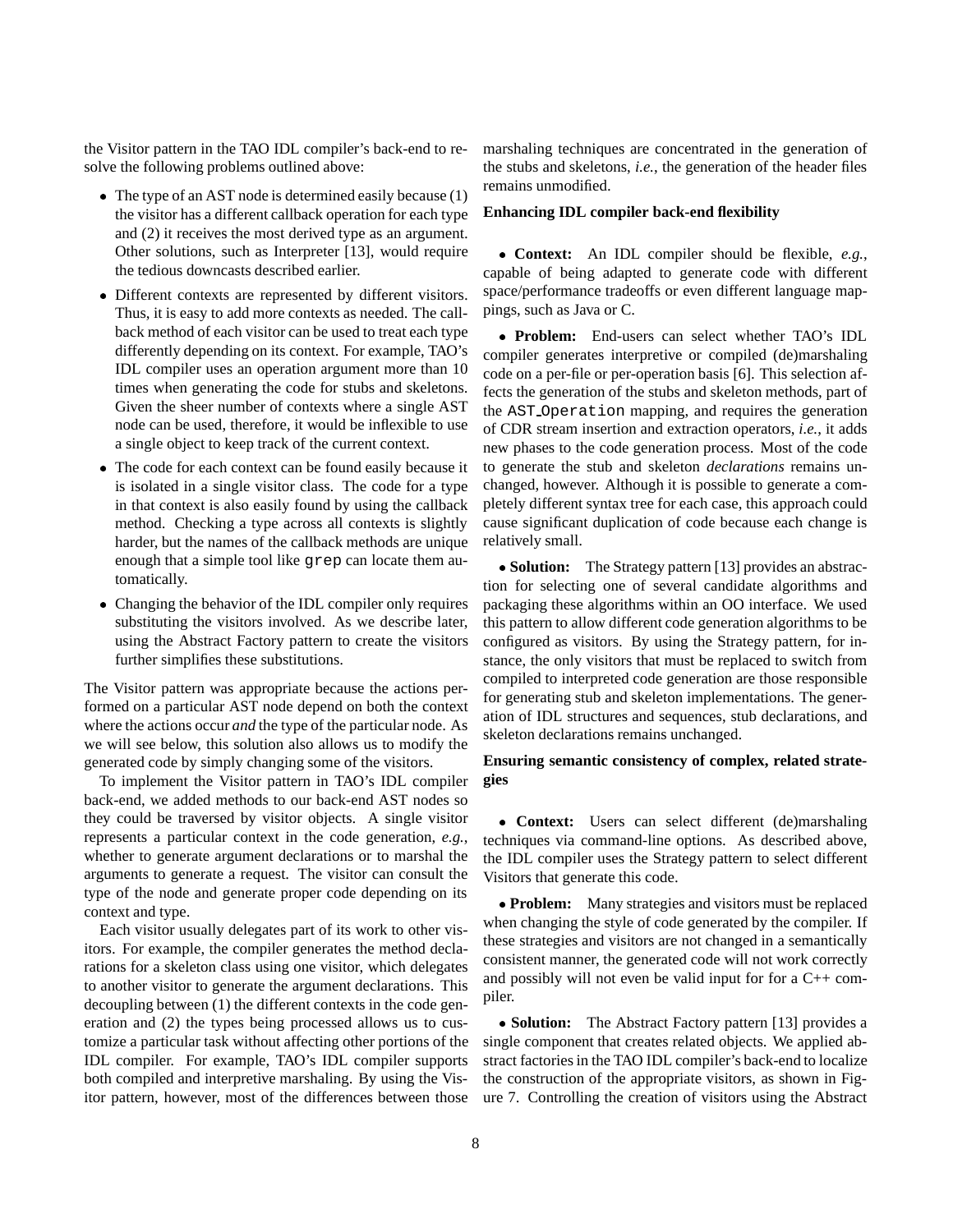

Figure 7: Creating Visitors in TAO's IDL Compiler Using Abstract Factories

Factory pattern allows CORBA application programmers to make a wholesale selection of alternative stubs and skeletons implementations. Moreover, this pattern makes it straightforward to disable certain features, such as the generation of insertion and extraction operators to and from CORBA::Any objects, the generation of implementation templates where the user inserts new code, and the generation of AMI stub code to reduce the footprint of applications that do not use AMI features.

#### **Optimizing operation demultiplexing in skeletons**

• Context: Once an ORB's Object Adapter identifies the correct servant for an incoming CORBA request [18], the next step is for the generated skeleton to demultiplex the request to the correct operation within the servant. Figure 8 illustrates operation demultiplexing.



Figure 8: Operation Demultiplexing in Skeletons

 **Problem:** For ORBs like TAO that target real-time embedded systems, operation demultiplexing must be efficient, scalable, and predictable [18]. This requires the skeleton generated by TAO's IDL compiler to locate the C++ method that matches the operation name passed with the incoming client request in constant time.

**Solution:** To generate constant time operation demultiplexers, the TAO IDL compiler's back-end uses gperf [17], which is a freely available perfect hash function generator distributed with the TAO release. The gperf tool automatically generates a perfect hash function from a user-supplied list of keyword strings. The generated function can determine whether an arbitrary string is a member of these keywords in constant time. Figure 9 illustrates the interaction between the TAO IDL compiler and gperf. TAO's IDL compiler invokes



Figure 9: Integrating TAO's IDL Compiler and GPERF

gperf as a co-process to generate an optimized lookup strategy for operation names in IDL interfaces.

Figure 10 plots operation demultiplexing latency as a function of the number of operations. This figure indicates that



Figure 10: Operation Demultiplexing Latency with Alternative Search Techniques

the perfect hash functions generated by gperf behave predictably and efficiently, outperforming alternatives such as dynamic hashing, linear search, and binary search.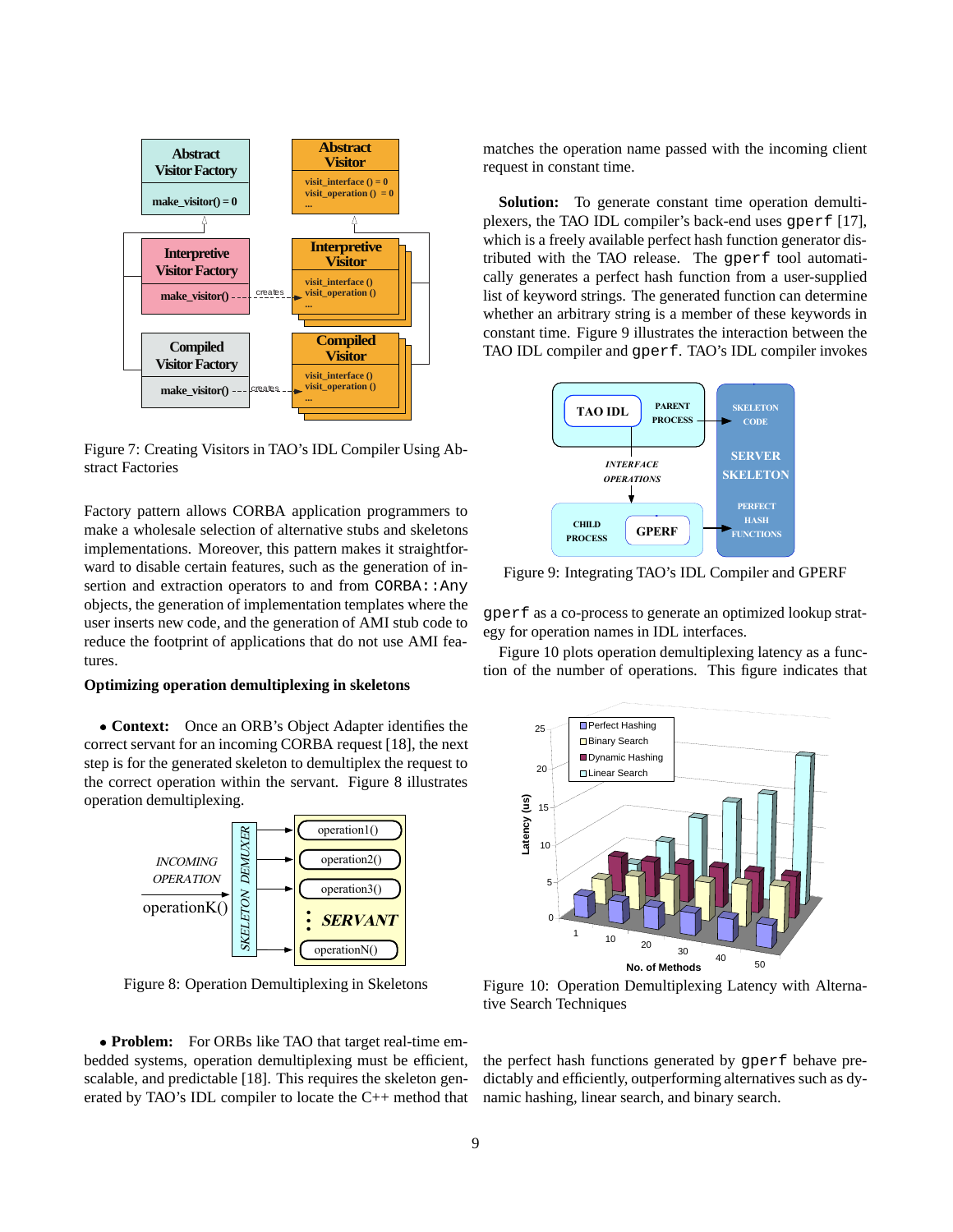## **3.2 Overview of IDL Compiler C++ Code Generation**

Now that we've outlined the components and patterns in TAO's IDL compiler, we'll explain how it generates C++ code for AMI callbacks.<sup>3</sup>

#### **3.2.1 Generate Implied-IDL**

An IDL compiler that supports the CORBA AMI callback model is responsible for mapping OMG interfaces to so-called "implied-IDL" interfaces [2]. Each implied-IDL interface consists of the sendc\_ operation for each two-way operation and the reply handler interface corresponding to each interface found in the original IDL file. For instance, the implied-IDL for our Quoter IDL example is shown below:

```
// Implied-IDL
module Stock
{
  interface Quoter {
    // Original two-way operation.
    long get_quote (in string stock_name);
    // Implied asynchronous operation.
    void sendc_get_quote
      (in AMI_QuoterHandler handler,
       in string stock_name);
   };
  // ...
  // Implied type-specific callback ReplyHandler.
  interface AMI_QuoterHandler :
    Messaging::ReplyHandler {
    // Callback for reply.
    void get_quote (in long ami_return_val);
    // ...
  };
};
```
**Alternative strategies for generating implied-IDL:** There are several strategies for modifying an existing SMI IDL compiler to generate the mapping code for implied-IDL AMI interfaces:

**1. One-pass memory-based strategy:** An IDL compiler's existing SMI code generation logic can be modified to produce AMI stubs at the same time as it produces the SMI stubs. This solution leverages existing IDL compiler features. However, it requires the modification of existing AST nodes to represent multiple IDL constructs. For example, the node that represents an interface would also represent the ReplyHandler for that interface. Likewise, the node representing an operation must also represent the sendc method and the callback operation on the reply handler. Such a

design would either require (1) multiple new visitors with special mapping rules for each node type or (2) more state to be maintained in each node to indicate how it should be used. In any case, the complexity of the IDL compiler implementation increases, which makes it harder to maintain.

**2. Two-pass file-based strategy:** One way to reduce some complexity of the one-pass strategy is to modify the IDL compiler to run in two passes. The first pass transforms the original IDL file into an implied-IDL temporary file. The second pass then reads this temporary file and generates C++ stubs and skeletons. Unfortunately this solution is not practical in many environments. For instance, in platforms that do not support namespaces the code for the AMI reply handlers must be inserted into the same scope where the stub classes are generated. Such an approach would require generating a complete implied-IDL file, and then taking the generated code and inserting some portions of it in different scopes of the generated code. This design is hard to implement and increases the time the IDL compiler requires to generate code.

**3. Two-pass memory-based strategy:** One way to avoid the slow processing time of a two-pass file-based IDL compiler is to make an additional pass over the AST *in-memory* before generating C++ code. During this second pass, additional nodes can be inserted into the existing AST to represent the implicit-IDL constructs that support AMI. The second pass can be implemented using new visitors that iterate over the tree and add the new entities.

**Implementing the two-pass memory-based strategy in TAO:** TAO's IDL compiler uses the third strategy outlined above to generate C++ code corresponding to implied-IDL. We selected a two-pass memory-based strategy because it (1) ran faster than the two-pass file-based strategy, (2) involved fewer intrusive changes to TAO's existing SMI IDL compiler design, and (3) provided a more scalable framework for the polling model (which requires implied-IDL constructs), as well as for future OMG IDL extensions, such as the CORBA Components Model [19].

To implement two-pass memory-based implied-IDL AST generation, we enhanced TAO's existing SMI IDL compiler to use several interface and operation strategies and a new AMI implied-IDL "preprocessing visitor." This preprocessor visitor is executed immediately after the AST created by the frontend of the IDL compiler is passed to the back-end. For every implied-IDL construct one of the following three techniques is then used by the preprocessing visitor to generate the implied-IDL code.

**1. Insert:** This technique inserts new nodes into the AST. Each node corresponds to a particular type of AMI implied-IDL. For instance, this technique is used for all

<sup>3</sup>To save space, we do not discuss AMI exception handling [4] in this article.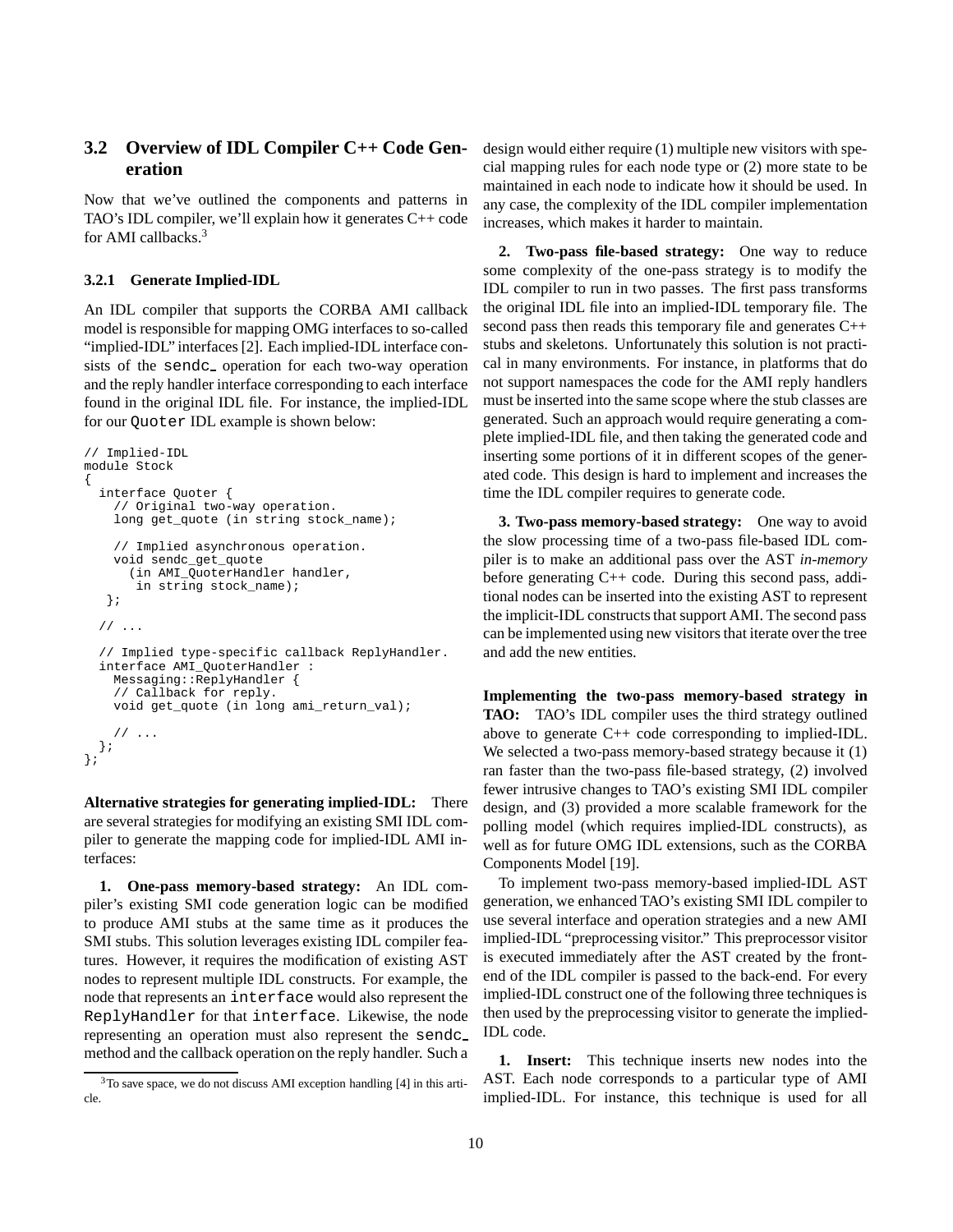ReplyHandlers because they need normal stubs and skele-**3.2.3 Generate Reply Handler Classes** tons.

**2. Strategize:** This technique applies strategies on existing nodes to trigger additional code generation, rather than inserting new nodes into the AST. For example, the sendc operation cannot be inserted in the AST because that would also generate a corresponding operation in the skeleton and the sendc<sub>-</sub> operation must be visible only on the client. Using the Strategy pattern solves this problem cleanly without requiring major changes to the IDL compiler's design.

**3. Insert and strategize:** This technique is a combination of the two previous ones. Some nodes representing the implied IDL code are inserted into the tree. Other code is generated using strategies that modify the behavior of some visitors. For example, the reply handler operations are inserted, but also strategized to generate *reply-stubs*, which are described below.

#### **3.2.2 Generate Stubs for Asynchronous Invocations**

For each two-way operation defined in an IDL interface, an IDL compiler generates the corresponding sendc<sub>n</sub> method used by client applications to invoke AMI operations. The first argument of a sendc<sub>-</sub> operation is an object reference to the reply handler, followed by the in and inout arguments defined in the signature of the original two-way IDL operation. The return type for the sendc operation is void because the stub returns immediately without waiting synchronously for the server to reply.

In our Quoter application, for example, the IDL compiler generates the sendc get quote stub method in the client source file, as outlined below:

```
// Stub for asynchronous invocations.
void Stock::Quoter::sendc_get_quote
  // ReplyHandler object reference
  (Stock::AMI_QuoterHandler_ptr reply_handler,
  const char *stock_name)
{
  // Step 1. Marshal arguments.
 request buffer << stock name;
  // Step 2. Setup connection, store ReplyHandler
  // and stub to handle reply-stubs in the ORB.
  Asynch_Invocation invocation
    (reply_handler
     &Stock::AMI_QuoterHandler::get_quote_reply_stub,
     request_buffer);
  // Step 3. Send request to server and return.
  invocation.invoke ();
  // Note: No demarshaling necessary.
}
```
We will examine each of these steps in more detail in a subsequent article.

For each interface in the IDL file, the IDL compiler generates an interface-specific reply handler that inherits from the standard Messaging::ReplyHandler base class. The client ORB can use this subclass to dispatch server replies to application-defined reply handler servants. For example, the client stub header file generated by TAO's IDL compiler for the Quoter interface contains the following reply handler skeleton, with the methods shown:

```
namespace Stock
{
  class AMI_QuoterHandler
    : public Messaging::ReplyHandler
  {
  public:
    // Reply handler reply-stub.
    static void get_quote_reply_stub
      (Input_CDR reply_buffer,
       AMI_QuoterHandler_ptr reply_handler);
    // Callback stub invoked by Client ORB
    // to dispatch the reply.
    virtual void get_quote
      (CORBA::Long ami_return_val);
  };
};
```
The get quote reply stub and get quote methods are stubs generated automatically by TAO's IDL compiler, as described below.

**Reply-stubs:** SMI dispatching is straightforward because demarshaling is performed by the stub that invoked the operation. For two-way SMI calls, this stub is always blocked in the activation record waiting for the server's reply. AMI dispatching is more complex, however, because the stub that invoked the operation goes out of scope after the request is sent and control returns to the client application. Thus, for two-way AMI calls, the stub does not block waiting for the server's reply.<sup>4</sup>

As shown in Figure 11, when an AMI reply arrives, the client ORB must demultiplex to the reply handler servant (*e.g.*, My Async Stock Handler) defined by the client application developer, demarshal the arguments, and dispatch the appropriate callback method (*e.g.*, get quote). To simplify the demultiplexing and dispatching of asynchronous replies, TAO's IDL compiler generates a concrete static method for each two-way AMI operation. These methods, which we call *reply-stub*s, perform the following steps: (1) declare the parameters corresponding to signature of the operation, (2) demarshal the reply, (3) invoke the callback method on the reply handler provided by the client, and (4) clean up any dynamically allocated memory used to process the reply. In contrast,

<sup>4</sup>This also makes it hard for the ORB to react on LOCATION FORWARD GIOP messages. The current version of the CORBA Messaging specification does not mention how to solve this issue, though future versions hopefully will.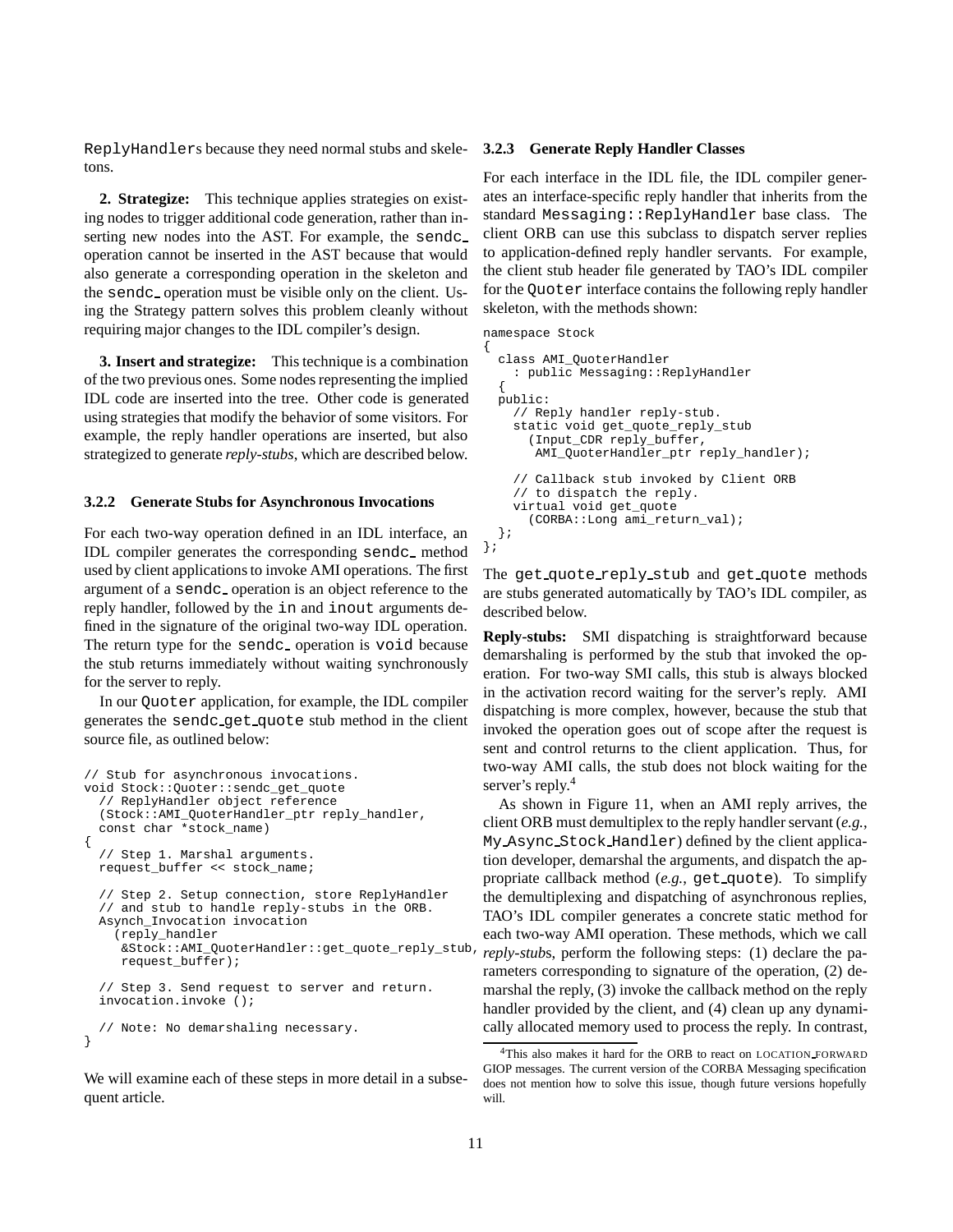

Figure 11: Client ORB Interactions for an Asynchronous Twoway Operation

SMI stubs are much simpler; they simply demarshal the reply into the parameters provided by the caller and return control to the client application.

When sending a request, the sendc\_ stub for an AMI call passes the client ORB a pointer to the reply-stub method and a pointer to the reply handler servant. When the reply arrives from the server, the client ORB passes the reply buffer and the reply handler servant to this reply-stub. For instance, when TAO's IDL compiler parses the get quote operation of the Quoter interface, it generates the follow get quote reply stub method in the client stub source file:

```
// Reply handler reply-stub.
void
Stock::AMI_QuoterHandler::get_quote_reply_stub
  (Input_CDR reply_buffer,
   AMI_QuoterHandler_ptr reply_handler)
{
  // Step 1. Result arguments.
  CORBA::Long ami_return_val;
  // Step 2. Demarshal results from <reply buffer>
  // using CDR extraction operators.
  reply_buffer >> ami_return_val;
  // Step 3. Call reply handler callback method via
  // its reply-stub.
  reply_handler->get_quote (ami_return_val);
  // Step 4. Perform any needed cleanup activities.
}
```
This reply-stub performs the four steps outlined earlier.

**Stubs for reply handler servant callback operations:** These stubs are invoked by the reply-stubs on behalf of the client ORB. They make *synchronous* invocations on the reply handler servant to dispatch the reply to the appropriate callback operation (*e.g.*, get quote). The first argument in the callback operation is the result of the asynchronous operation, followed by all the out and inout arguments defined by the two-way operation in the original IDL interface.

The reply handler servants follow the same rules required to implement any CORBA objects. For instance, users must activate their reply handler servants within a POA and the ORB must invoke operations transparently on object references to remote or local reply handlers. Thus, an IDL compiler must generate all the code for implied-IDL that is required for any other IDL interface.

For the Quoter interface, the TAO IDL compiler generates the get quote callback method shown in the first code fragment in Section 3.2.3.

#### **3.2.4 Generate Reply Handler Servant Skeletons**

An OMG IDL compiler that supports CORBA's AMI callback model must also generate skeletons for reply handler interfaces. These reply handler skeletons contain methods whose signatures define the result arguments, *i.e.*, the return value, followed by the out and inout arguments of the original two-way operation.

As with regular IDL, each two-way operation in an implied-IDL interface generates a static reply handler servant skeleton method. This method performs the following steps: (1) allocates memory for the arguments, (2) demarshals the request into those arguments, and (3) dispatches the operation through the POA. In general, skeletons for reply handlers are simpler than skeletons for general IDL interfaces because they have no return values or output arguments. Moreover, they only have in arguments, which are derived from the return value and any inout and out arguments defined in the original operation.

TAO applies the same collocation optimizations [20] for AMI reply handlers as it applies for conventional SMI stubs and skeletons. These optimizations are particularly important for AMI because reply handlers are most commonly collocated with the client ORB. In this case, no extra marshaling and/or demarshaling steps are needed to process the reply. To support remote reply handlers, however, an ORB must be able to generate requests while processing a reply. Thus, it must be reentrant and allow new requests to be dispatched by the ORB Core.

For the Quoter interface, ReplyHandler servant code genreated by TAO's IDL compiler in the client-side header file is defined as follows:

namespace POA\_Stock {

```
class AMI_QuoterHandler
  : public POA_Messaging::ReplyHandler
{
public:
  // Pure virtual callback method (must be
  // overridden by client developer).
 virtual void get_quote
```